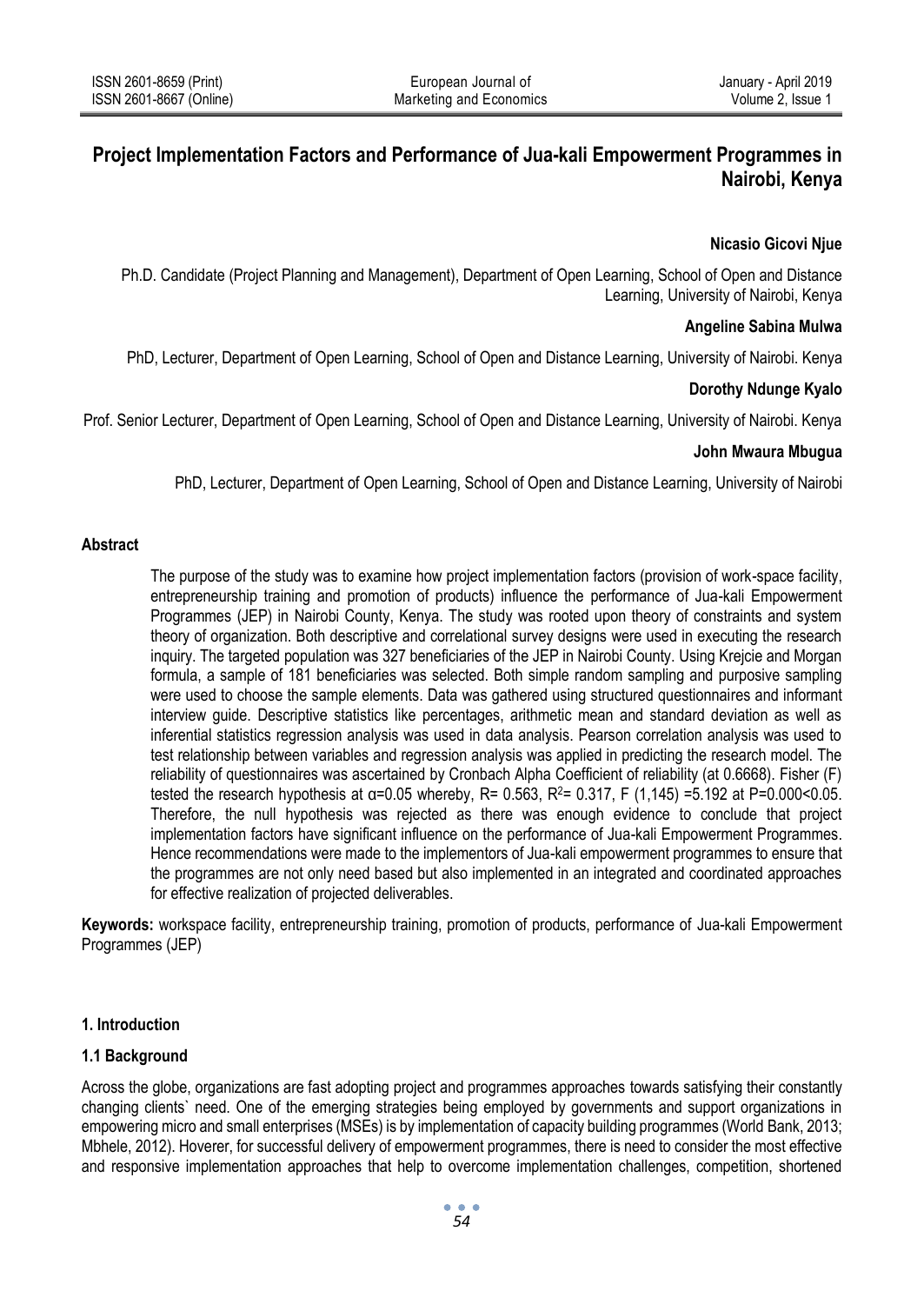| ISSN 2601-8659 (Print)  | European Journal of     | January - April 2019 |
|-------------------------|-------------------------|----------------------|
| ISSN 2601-8667 (Online) | Marketing and Economics | Volume 2. Issue 1    |

product development life cycles and shortened delivery times in order to boost the deliverables, performance and institutional transformation (Hobbs, Aubry and Thuillier, 2008). The relationship between project implementation and performance is empirically supported in the context of customer needs, cost, scope, quality, schedules and risks factors (Teller and Kock, 2013). In support, Culligan, Marks, Nelson, Radstone and Verzuh (2013) claim that poor project operations coupled with failure to address existing and emerging project needs may lead to unresponsive intervention and results. In their study on the implementation factors having stronger impact on the project performance in Saudi Arabian, Rehman, Usmani and Al-Ahmari (2014) used a sample of 115 industry players and the results found significant correlation between project implementation and performance of projects. It follows that empowerment projects must be implemented in adaptive mode that continuously seeks to address the dynamic constraints that continue to hinder delivery of desired outcomes (Hallberg, 2000). This study examined the influence of project implementation factors namely: provision of working-space facility, entrepreneurship training and promotion of product on the performance of Jua-kali Empowerment Programmes in Nairobi County and how such relationship interacts with risk management practices.

## **1.2 Context of the Study**

In Kenya, Jua-kali are micro and small enterprises (MSE) working in open spaces and adding value to the local raw materials and producing commercial commodities like metal products, textile products, wood products and other automobile accessories. Jua-kali Empowerment Programmes were government ran programmes aimed at building the capacities of the Jua-kali entrepreneurs into productive means through organized working places, training on entrepreneurship and promotion of their products (Republic of Kenya, 2013). Through this, the Jua-kali contribution to the employment, job creation, Gross Domestic Products, backward and forward linkages to other industries and sustainable wellbeing of the local community was expected to be in abundance. This is in support of The World Bank (2013) that MSE empowerment is not only transformatory but also critical aspect of boosting value chains towards the growth and expansion industry.

# **1.3 Problem Statement**

Whereas over 3,836 Jua-kali entrepreneurs have benefited from the implementation of Jua-kali Empowerment Programme (JEP) in Kenya (Republic of Kenya, 2017), a study by KNBS (2016) dissipate that about 1.5Million MSEs are still not able to grow and graduate into bigger enterprises despite of such high capital interventions. The KNBS report cited low level of innovations and poor market feasibility as the major challenges facing MSEs towards optimum utilization of empowerment interventions which continue to limit their competitiveness (Kithae, Gakure and Munyao, 2012). While literature is limited with empirical rationale to support the case under consideration, this study strived to refill the gaps by examining the influence of project implementation factors on the performance of Jua-kali Empowerment Programmes in Nairobi, Kenya.

# *Figure 1 Conceptual Framework*

Project Implementation Factors (Independent Variables) Dependent Variable



*Figure 1: Conceptualization of the relationship between project implementation factors and performance of Jua-kali Empowerment Programmes*

The overall objective of the study was to examine the influence of project implementation factors on performance Jua-kali Empowerment Programmes in Nairobi County.

## **2.0 Research Methods**

## **2.1 Methodology**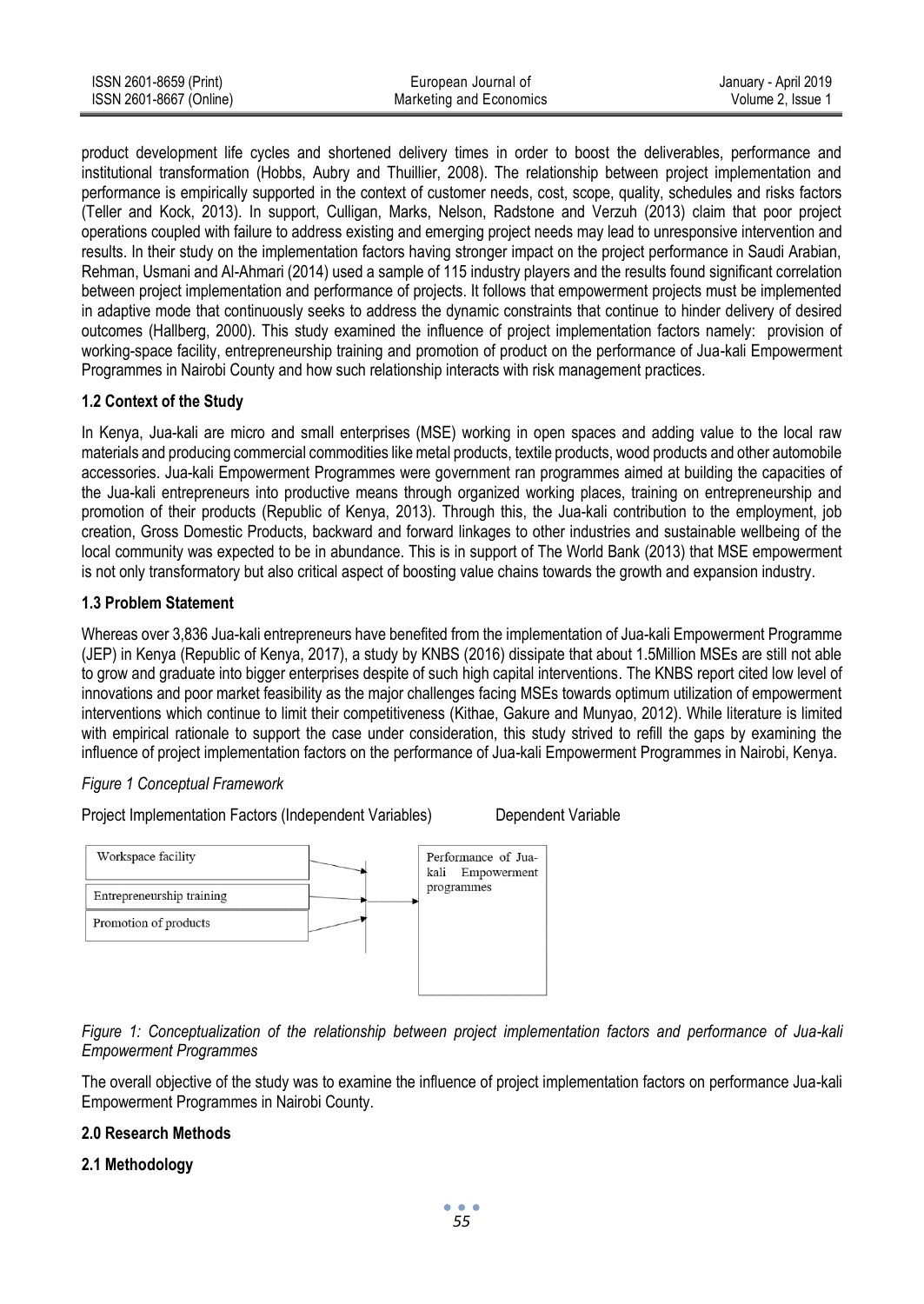| ISSN 2601-8659 (Print)  | European Journal of     | January - April 2019 |
|-------------------------|-------------------------|----------------------|
| ISSN 2601-8667 (Online) | Marketing and Economics | Volume 2. Issue 1    |

The study targeted the 327 beneficiaries of Jua-kali Empowerment Programmes in Nairobi County from which a sample of 181 elements was chosen using Krejcie and Morgan and simple random sampling. However, 10 implementors of JEP were selected for interviews using purposive sampling. Both descriptive and correlational survey designs were used to execute the research study. While descriptive survey design approach was helpful in describe and estimate the prevalence of phenomenon while providing a snapshot of the characteristics of interest, correlational design was utilized in correlational analysis between variables of interest (Best and Kahn, 2009). Both structured questionnaires and key informant interview guide were used to garner quantitative and qualitative data respectively. in this study, reliability of the questionnaires was tested using Cronbach's Coefficient Alpha method at acceptable levels of α =0.80 (George and Mallery, 2003). The content validity was ascertained through matching and input from experts. Qualitative data from interviews were analyzed using content analysis and quantitative data from structured questionnaires analyzed using both descriptive statistics and inferential statistics (hypothesis tests). In addition, correlational analysis was administered using Pearson`s Correlation Coefficient (r). Prediction of the research model was aided by regression analysis and F-Fisher test was used to test hypothesis.

## **Findings**

## **2.2.1 Descriptive Results**

Data from self-administered questionnaires were descriptively analyzed and results integrated with key informant interviews data. Three items (factors) (provision of workspace facility, entrepreneurship training and promotion of products) were developed in the self-administered questionnaire and respondents were then requested to indicate the extent to which they agree with the statements. They were given ten items rated on a five-point Likert scale with the following scoring ranging from; Strongly Disagree (SD) 1<SD<1.8; Disagree (D) 1.8<D<2.6; Neutral (N) 2.6<N<3.4; Agree (A) 3.4<A<4.2; and Strongly Agree (SA) 4.2<SA<5.0. The mentioned scales give an equidistance of 0.8. Table 2.1 shows the mean (M) and standard deviation (STD) of the responses on the influence of the combined project implementation factors on performance of Jua-kali Empowerment Programmes.

| Table 2.1. Aspects of Combined Project Implementation Factors |
|---------------------------------------------------------------|
|                                                               |

| Aspects of Project Implementation Factors | Ν   | Mean   | Std. Dev |
|-------------------------------------------|-----|--------|----------|
| The provision of workspaces               | 145 | 3.9753 | 0.6648   |
| Entrepreneurship training                 | 145 | 3.9768 | 0.5698   |
| Promotion of products                     | 145 | 3.8720 | 0.6950   |
| Composite results                         | 145 | 3.9413 | 0.6432   |

N = 145, Composite Mean = 3.6676, Composite Standard deviation = 0.7458, Alpha Coefficient = 0.1914

As shown in Table 2.1, the overall composite mean (M) for promotion of product was 3.9413 and the overall composite standard deviation (STD) was 0.6432. The results imply that at M = 3.9413 and SD = 0.6432, a majority of the respondents agreed that project implementation factors influence the performance of Jua-kali Empowerment Programmes.

The results in Table 2.1 are complimented by the results from the interviews whereby majority of the programme implementors (interviewees) conceded that the overall implementation the JEP programmes was not only "effective but also beneficial to the organization and the beneficiaries". For example, when asked to comment on the overall implementation of the Jua-kali Empowerment Programmes, majority of the interviewees responded that,

"the SMEs have greatly benefitted from this programme. During the initiation of this programme, we had some startup problems in locating beneficiaries, deciding where to set up the programme (Kisumu, Nakuru or Mombasa) but after everything was agreed, the entire implementation and mobilization of resources and stakeholders has gone smoothly. We had a strong team with able leadership which saw the integration and coordination of the programmes components in a harmonious and effective way. To explain further, Jua-kali industry if full of biased politics. Politicians have invaded the industry. To run this programme for the last six years without a creep is full proof of incredible leadership and diligent workforce that we have. This programme should be replicated across all counties in Kenya"

Another interviewee said that, "the JEP programmes have evolved and based on lessons we learn on daily basis. We shave strived to adapt to the changing user needs, changing technologies as well as the general industry needs so that we can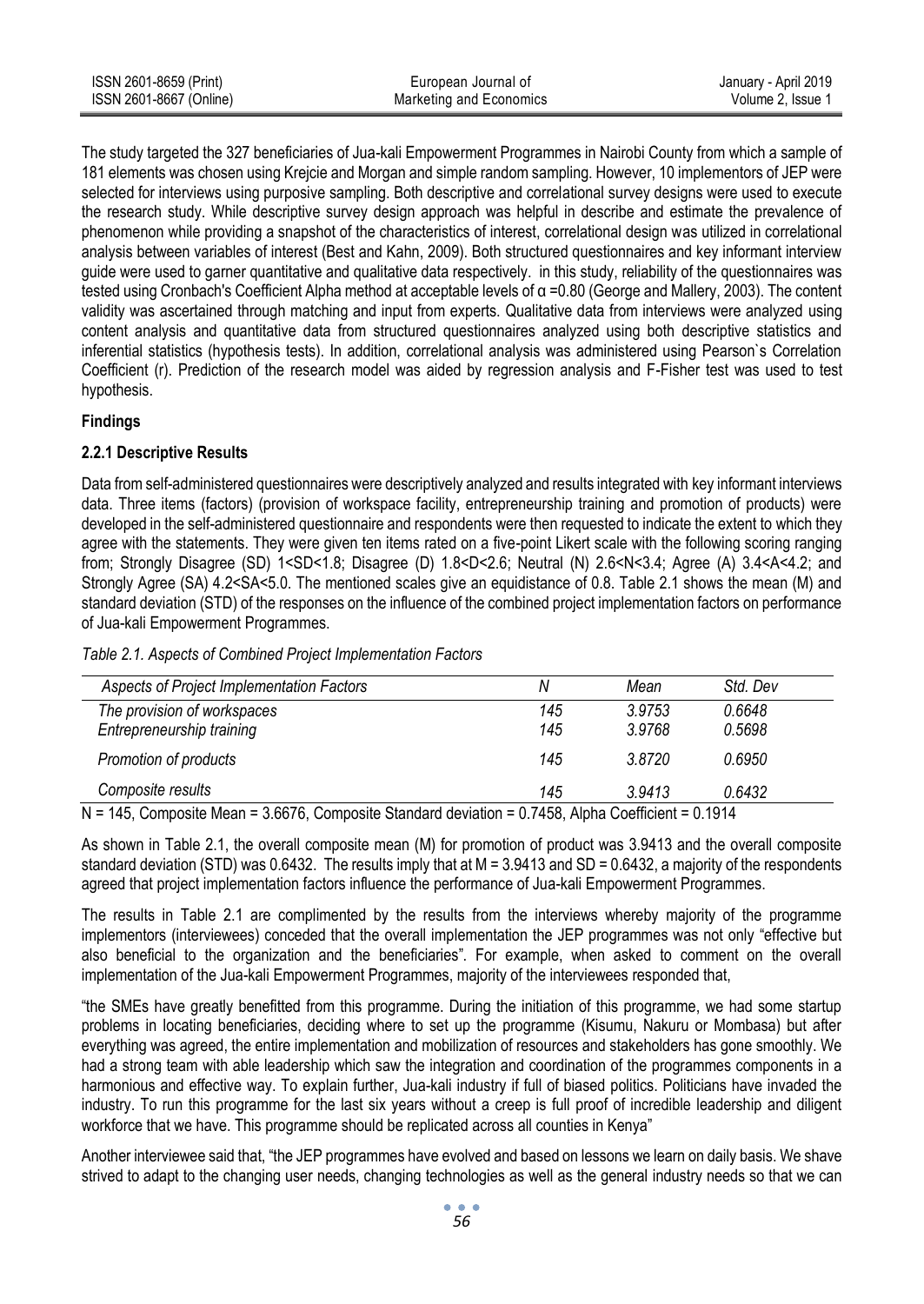| ISSN 2601-8659 (Print)  | European Journal of     | January - April 2019 |
|-------------------------|-------------------------|----------------------|
| ISSN 2601-8667 (Online) | Marketing and Economics | Volume 2. Issue 1    |

optimize on our deliverables". Programmes are quite evolving in order to strive to deliver an overall organization goal. That's why even the JEP programmes have been evolving in order to adapt and deliver.

#### **2.2.2 Multiple Regression Analysis between the combined project implementation factors (provision of work-space facility, entrepreneurship training, promotion of products) and Performance of Jua-kali Empowerment Programmes**

The contribution of the combined project implementation factors on performance of Jua-kali Empowerment Programmes was computed using regression analysis. The following hypothesis was formulated and tested:

#### **Hypothesis Four**

Hypothesis H<sub>0</sub>: There is no significant influence of combined project implementation factors on the performance of Jua-kali Empowerment Programmes.

Hypothesis H<sub>A</sub>: There is a significant influence of combined project implementation factors on the performance of Jua-kali Empowerment Programmes.

The regression model used to test the substantive hypothesis was as follows:

Performance of Jua-kali Programmes = f (combined project implementation factors)

 $Y = \beta_0 + \beta_1 X_1 + \beta_2 X_2 + \beta_3 X_3 + \epsilon$ 

**Where** 

| Y:                                  | Performance of Jua-kali Empowerment Programmes |
|-------------------------------------|------------------------------------------------|
| $X_1$ :                             | Provision of work space                        |
| $X_{2:}$                            | Entrepreneurship training                      |
| $X_{3}$                             | Promotion of products                          |
| $\beta_{0}$                         | Constant term                                  |
| $\beta_1$ , $\beta_2$ , $\beta_3$ , | Beta coefficients                              |
| ε                                   | Error term                                     |

Data was analyzed and the regression results for the influence of the combined project implementation factors on the performance of Jua-kali Empowerment Programmes is presented in Table 2.2

## **Table 2.2. Multiple regression results for Combined Project Implementation Factors on the Performance of Juakali Empowerment Programmes**

|       | <b>Model Summary</b>       |                           |                |            |                          |        |     |      |               |
|-------|----------------------------|---------------------------|----------------|------------|--------------------------|--------|-----|------|---------------|
| Model | R                          | R                         | Adjusted R     | Std. Error | <b>Change Statistics</b> |        |     |      |               |
|       |                            | Square                    | Square         | of the     | R Square                 | F      | df1 | df2  | Sig. F Change |
|       |                            |                           |                | Estimate   | Change                   | Change |     |      |               |
|       | .563a                      | .317                      | .298           | .24824     | .050                     | 17.696 | 3   | 142  | .000          |
|       |                            | Coefficients <sup>a</sup> |                |            |                          |        |     |      |               |
| Model |                            |                           | Unstandardized |            | Standardized             |        |     | Sig. |               |
|       |                            |                           | Coefficients   |            | Coefficients             |        |     |      |               |
|       |                            |                           | B              | Std.       | Beta                     |        |     |      |               |
|       |                            |                           |                | Error      |                          |        |     |      |               |
|       | (Constant)                 |                           | 1.780          | .427       |                          | 4.167  |     |      | .000          |
| 1     | Provision of work<br>space |                           | .201           | .066       | .231                     | 3.033  |     |      | .003          |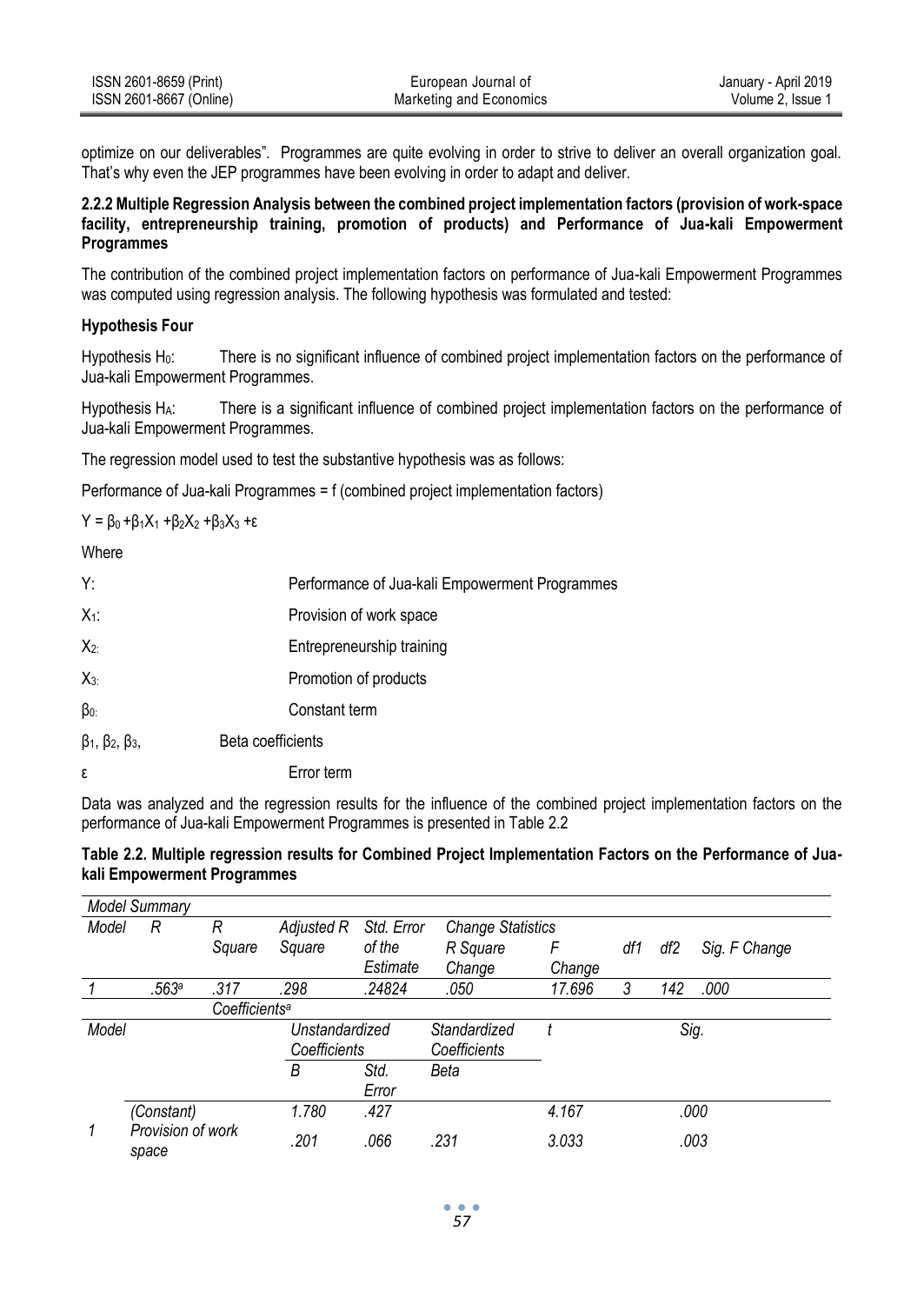| ISSN 2601-8659 (Print)<br>ISSN 2601-8667 (Online)                                                   | European Journal of<br>Marketing and Economics |      |      |          |      | January - April 2019<br>Volume 2, Issue 1 |
|-----------------------------------------------------------------------------------------------------|------------------------------------------------|------|------|----------|------|-------------------------------------------|
| Entrepreneurship<br>training                                                                        | .436                                           | .081 | .411 | 5.392    | .000 |                                           |
| Promotion of product                                                                                | .123                                           | .076 | .119 | $-1.620$ | .021 |                                           |
| Prodictors: (Constant), provision of work space, entrepreneurship training and promotion of product |                                                |      |      |          |      |                                           |

vision of work space, entrepreneurship training and promotion of p

Dependent Variable: Performance of JEP

F (1,145) = 5.192) at p=0.000<0.05, r = 0.563, R- Squared = 0.317

The results in Table 2.2 indicate that at  $p=0.000<0.05$ ,  $r= 0.563$  and R square=0.317. With  $r= 0.563$ , it implies that there exists a positive slope between the independent variables (provision of work space, entrepreneurship training and promotion of product) and the dependent variable (performance of Jua-kali empowerment programmes). Overall F statistics was (F (1,145) = 5.192) this shows that there exists a positive correlation and the slope of the population regression line is not zero. Beta coefficients are as follows: provision of workspace facility is β<sub>1</sub>=0.201, entrepreneurship training β<sub>2</sub>=0.436, promotion of products  $β_1=0.123$  and constant  $β_0=1.78$ . Hence based on these findings the alternative hypothesis is accepted that there is significant influence of combined project implementation factors on the performance of Jua-kali Empowerment Programmes (JEP).

Using the statistical findings, the regression model

$$
Y = \beta_0 + \beta_1 X_1 + \beta_2 X_2 + \beta_3 X_3 + \epsilon
$$

can then be substituted as follows; Y =  $1.780 + 0.201X_1 + 0.436X_2 + 0.123X_3 + ε$ 

The beta value implies that for a one-unit increase in the provision of work space, the performance of Jua-kali Empowerment Programmes (JEP) increases by 0.201. A one-unit increase in entrepreneurship training, the performance of JEP increases by 0.436 and one-unit increase in promotion of product, the performance of Jua-kali JEP increases by 0.123. This, therefore, confirms that combined project implementation factors have a significant influence on the performance of JEP.

## **3.0 Discussions, Conclusions and Recommendations**

#### **3.1 Discussions**

The results demonstrate that the implementation of Jua-kali Empowerment Programmes (JEP) was beneficial to the recipients who were the main respondents in this study. Majority of the beneficiaries (respondents) agreed that the implementation of the JEP was conducted in a manner that met their expectations. This is supported by the responses from the programme implementors who were interviewed on the same aspect and their responses affirmed that the JEP has evolved into a center of excellence in empowering SMEs. Regression analysis depicted that the combined projects implementation factors had a moderate positive relationship with the performance of the JEP. The findings support those of Rehman, Usmani and Al-Ahmari (2014) in their study to assess how operational factors impact on project performance in Saudi Arabia whereby leadership, proper coordination of activities and resources were found to have significance influence of project performance. In a study to examine the influence of government programmes on entrepreneurial development, poverty eradication in Nigeria by Ayoade and Agwu (2016) it was established that most government programmes supporting entrepreneurship failed due to weak management support and poor coordination approaches. Following effective coordination and integration of the JEP leading to beneficial results, the claim by Ayoade and Agwu (2016) is proven that if government steered empowerment programmes managed with diligence, then the end users and the government itself could realize positive impacts for the general good. This is echoed by Muhayimana and Kimemia (2015) in their findings from a study to examine how implementation of women entrepreneurs' support projects contributed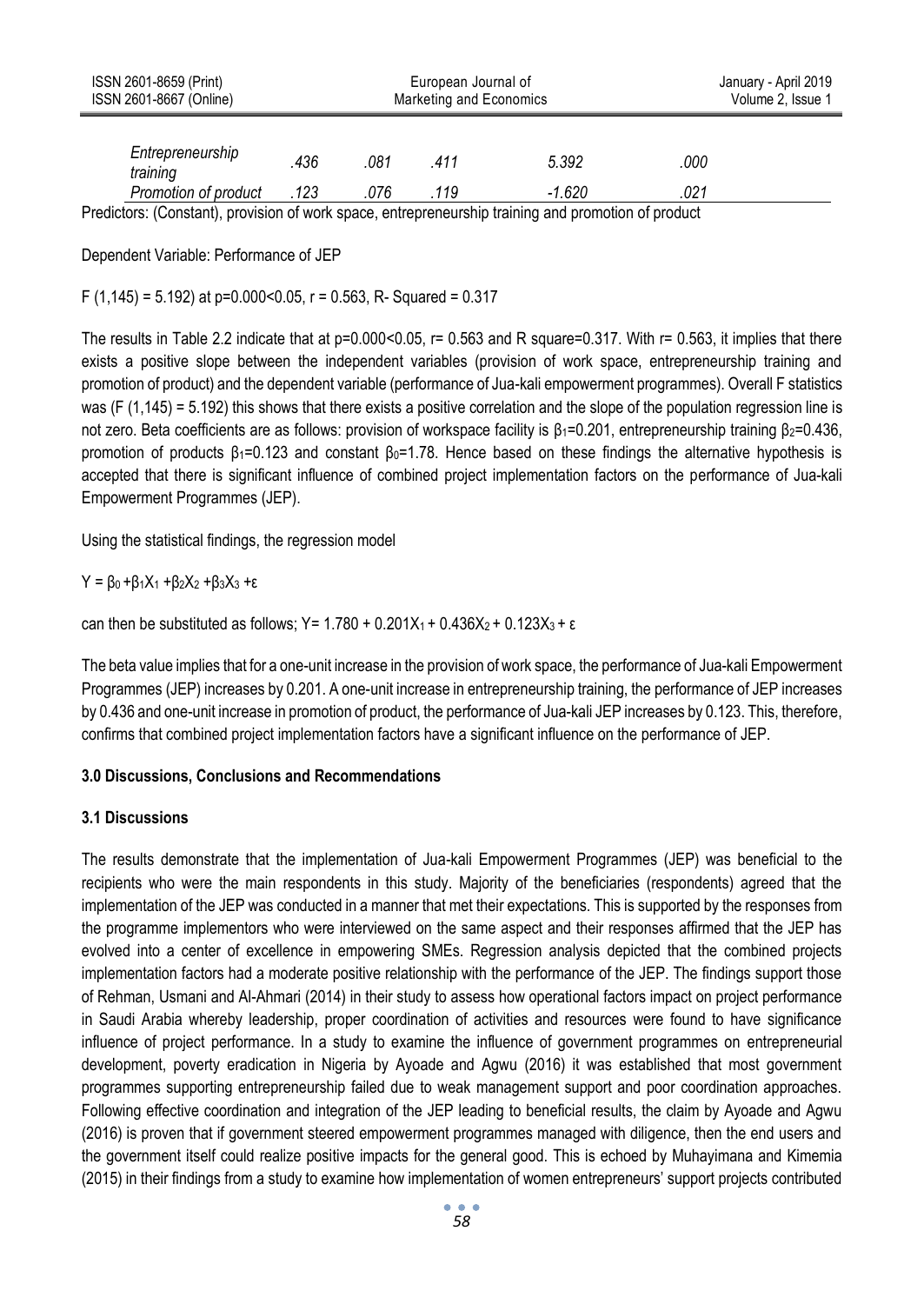to the welfare of the beneficiaries in Rwanda and the results showed that the empowerment projects contributed up to 55% of the total welfare (increasing their revenue, monthly savings, expenditures, reduction and their working capital) of the beneficiaries. Such positive impacts were attributed to informed strategies and implementation approaches that saw effective coordination the projects.

A study to assess the factors influencing the Kenyan youth entrepreneurs towards the youth enterprise development fund in Gatundu, Kenya by Kanyari and Namusonge (2013), empowerment programmes were found to enable entrepreneurs to be accountable for business processes and success of the entire enterprise. However, poor coordination and inadequate capacity when implementing empowerment programmes and schemes for MSE development is the main hindrance to successful deliverables (Mwobobia, 2012). In this study, the beneficial deliverables were assured through establishment of strong and effective leadership and coordination mechanism that ensured full integration of the programme components and stakeholders while adjusting and adapting to suit the constantly changing environment. This is supported by theory of constraints which emphasizes on logical, flexible and systematic thinking when analysing cause and effects of issues and verifying the basic assumptions and alternatives for process improvement (Goldratt, 1986). The JEP was able to navigate the political environment and constantly changing user needs and technological changes through adoption Theory of Constraints approach by using suitable adaptive mechanism. Also, the implementation of the JEP was informed by system theory of organization which emphasize on coordination and integration of programme components and resources failure to which it may be difficult to deliver on the overall organization goals (Ahrne, 1994; PMI, 2013). It was inevitable for the implementors of the JEP to ensure that the major components (provision of workspace facility, entrepreneurship training and promotion of products) of the JEP was in harmony. In an event that this was not accosted, then the entire programmes would not have lost stability and fail to deliver tangible benefits (Ahrne, 1994).

## **3.2 Conclusion**

The purpose of this study was to examine how the project implementation factors (provision of work space, entrepreneurship training and promotion of product) contributes to performance of Jua-kali Empowerment Programmes in Nairobi, Kenya. Three items were developed in the self-administered questionnaire and respondents were then requested to indicate the extent to which they agree with the statements. The composite mean (M) and composite standard deviation (STD) for the three items was 3.9413 and 0.6432 respectively. This showed that majority of the respondents agreed that project implementation factors influences the performance of Jua-kali Empowerment Programmes. The alternative hypothesis tested stated that there is a significant influence of project implementation factors on the performance of Juakali Empowerment Programmes. Results indicate that at  $F(1,145) = 5.192$ , the correlation was statistically significance at 95% confidence interval for p=0.000<0.5. The results from correlation coefficient (r= 0.563) implied that project implementation had moderate but positive influence on performance of JEP. The results from coefficient of determination (R square=0.317) suggested that project implementation factors explained 31.7% influence on the overall performance of JEP. This shows that the performance of empowerment programmes dependent on the factors upon which the programmes are implemented.

## **3.3 Recommendations**

In order to enhance the responsiveness, implementors of empowerment programmes should dedicate their efforts in identifying and planning for the right needs to their clients. The needs need be updated regularly per the changing environment. Equally, there is essence of ensuring proper coordination and integration of the programme interventions for systematic delivery of the outcomes.